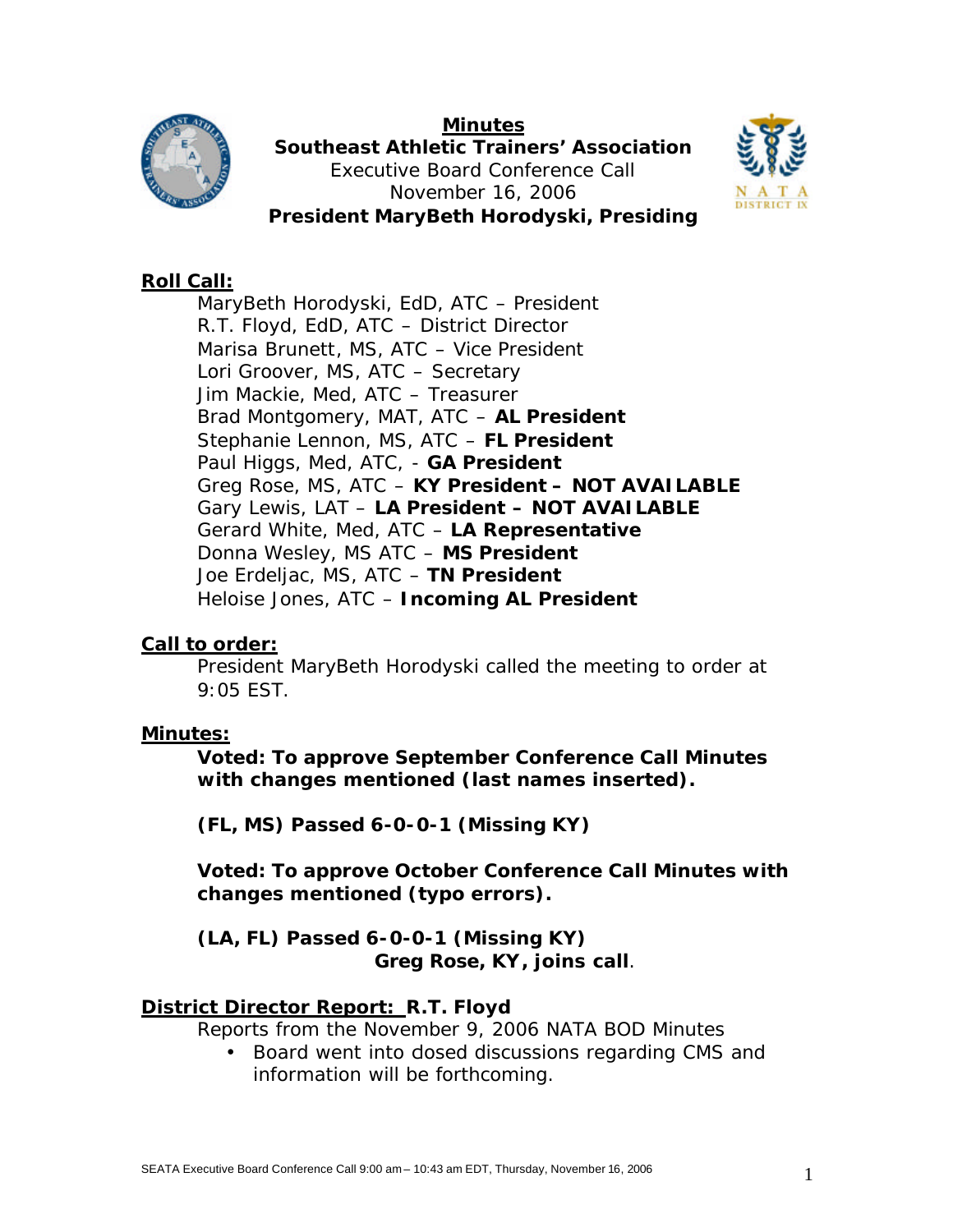- NATA presented a proposal to Motrin to use some of its airtime on the Lifetime Channel to promote NATA and athletic training.
- Board approved the October 2006 conference call minutes and amended the educational multimedia committee's purpose statement.
- NATA is recommending the appointment of Doug Casa, PhD, ATC, FASCM to the President's Council on Physical Fitness & Sports Science Board.
- NATA was informed of athletic trainers in the DC school district have not received a pay raise since 1993, President Kimmel instructed NATA staff to proceed with plans to consult and offer assistance and support.

## **Vice President's Report: Marisa Brunett**

- Working closely with hotel in Franklin, on rooms for lectures and meeting our needs.
- Starting search for Presidential Speaker, input from Joe Erdeljac and David Green (since they live in the area), as well as with MaryBeth Horodyski so far. Welcoming any ideas from the board.

### **President's Report: MaryBeth Horodyski**

- NATA BOD members meeting reception is Dec. 2 in Orlando, members are welcome to attend.
- Reminder to everyone the advantage of monthly conference calls is getting items on the agenda, however if it gets left off, or time doesn't permit, items can be moved to next month, UNLESS CRITICAL.
- In regards to the Election Procedures Update, Donna Wesley, MS, has gotten a few updates from the board. Concern that Policies & Procedures say one thing, By-laws state another, would like to appoint a committee to revisit the documents.

Committee will consist of Marisa Brunett, Donna Wesley (MS), Joe Erdeljac (TN), Greg Rose (KY), - and Nick Pappas (Parliamentarian will be available.

• Would like to go down each committee and get Board's approval.

### **Voted: To approve the committees as listed by MaryBeth (Horodyski).**

# **(KY, FL) Approved 7-0-0**